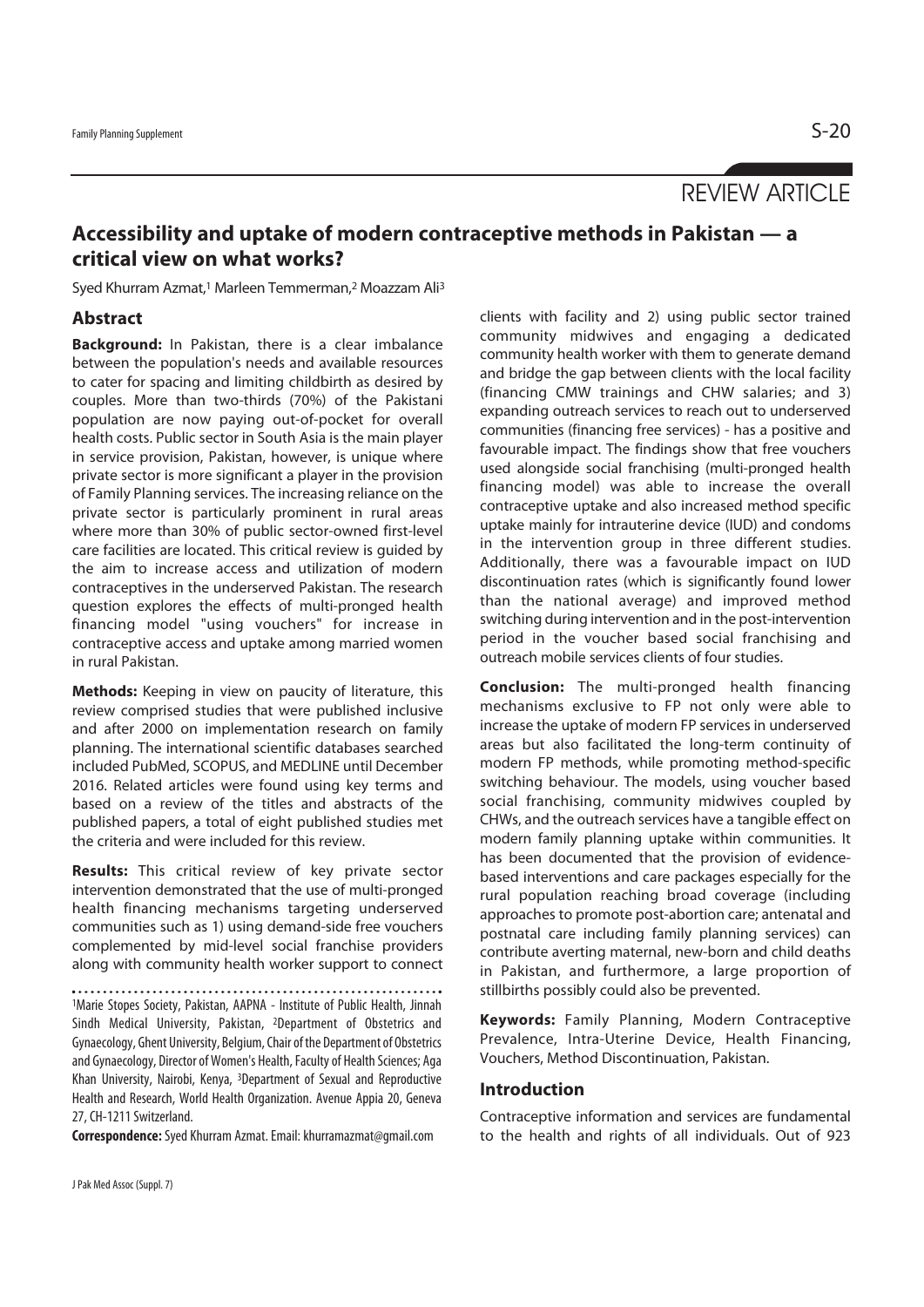million women of reproductive age in LMICs who want to avoid having a pregnancy, 218 million have an unmet need for modern contraception-that is, they want to avoid a pregnancy but are not using a modern method.1 Family planning (FP) is one of the primary methods for the overall development of the health status of the society.2 FP through modern or traditional methods of contraception prevents unwanted pregnancies, pregnancy among adolescents, and closely spaced pregnancies, and reduces the number of abortions, pregnancies and childbirth-related death and disability rates.2,3 In some developing countries, increased contraceptive use has already cut the annual number of maternal deaths by 40% over the past 20 years and reduced the maternal mortality ratio (the number of maternal deaths per 100 000 live births) by about 26% in little more than a decade.<sup>4</sup> Irrespective of the tremendous advantages of FP, a woman must face numerous obstacles like lack of knowledge, lack of availability of health services, lack of support from the husband and family, and misconceptions about side effects.<sup>5,6</sup>

**The population scenario in Pakistan:** Pakistan's population was just over 130 million according to the census done in the year 1998.7 In 2016, the Population Reference Bureau estimated Pakistan's population to be 203 million.8,9 However, in the last 19 years, Pakistan's population has actually surged to a staggering 207.8 million, showing an increase of 75.4 million people, according to the 6th Population and Housing Census conducted in 2017.10 This means that the country has seen a 57% increase in the population at an annual rate of 2.4%.It is one of the most populated countries with a majority (almost 63%) of its population still living in the rural areas.11 A very massive number of Pakistan's population live below the poverty threshold, which is equivalent to more than one-third of its total population.12 This poverty has a direct effect on the accessibility to health care and declines the health outcomes as 62% of the health expenses is out ofpocket.13

According to the very recent Pakistan Demographic Health Survey (PDHS) 2017-2018,<sup>11</sup> the maternal health care and childhood mortality indicators have significantly improved; likewise, the total fertility rate (from 3.8 to 3.6) and unmet need for family (from 20% to 17%) are also reduced as compared to the PDHS 2012-13 data.14 However, the current use of family planning (from 35.4% to 34%) as well as the current use of any modern contraceptives (from 26% to 25%) has decreased. Based on socio-economic status and educational level, the current use of contraception was recorded and classified

**Table-1:** Maternal mortality and live births data for the year 2015 as per WHO estimates.18-22

| Country                    | <b>Pakistan</b> | India  | Afghanistan | Iran  | China  |
|----------------------------|-----------------|--------|-------------|-------|--------|
| MMR per 10,000 live births | 178             | 174    | 396         | 25    | 77     |
| Live births                | 5.451           | 25,794 | 1,081       | 1.350 | 16,601 |
| Maternal deaths            | 9.700           | 45,000 | 4.300       | 340   | 4.400  |

MMR: maternal mortality ratio; WHO: World Health Organization.

by the Pakistan Demographic Health Survey (PDHS), 2017-2018. The results indicated the following.11

• Almost 29% of the women in urban areas use modern contraceptive methods, whereas only 22.8% of the women in rural areas use them indicating a possible impact of urbanity on the higher usage of contraceptives by urban women may be due to the awareness, availability, and easy access to contraceptives.

• About 21.6% of uneducated women and 30.2% of women with higher education uses modern contraceptives, possibly indicating that an increase in education status increases the awareness use of contraception.

• Around 30% of the women in the highest wealth quintiles uses modern methods of contraception as compared to 17.3% of the women in the lowest wealth quintiles indicating impact of financial status as on the use of contraceptives.

In-terms of the most frequently occurring barriers in the path of contraceptive use, some of the most cited are women's judgemental opinions about their partner's disapproval; economic and social factors; cultural taboos; religious taboos; and fear of adverse effects that arise from contraceptives.<sup>15-17</sup> In addition, the number of maternal deaths and live births in Pakistan are found to be the second highest in comparison with the neighbouring countries (refer to Table-1) creating an urgent need for controlling pregnancies through various safe and effective methods of contraception.

**Health Status of Pakistan:** The public health system of Pakistan is underfunded which affects its performance making it underperform as compared to other South Asian countries with a meagre volume of services provided per capita income.23 Health forms less than 1% part of the gross domestic product, and about 80% of the health services are for treatment purposes.24-26 Majority of the Pakistani population depends on the private health sector for overall health care, and about 73% pays out of pocket.24,27 In Pakistan, most of the primary healthcare services (92%), pharmacies (73%) and diagnostic facilities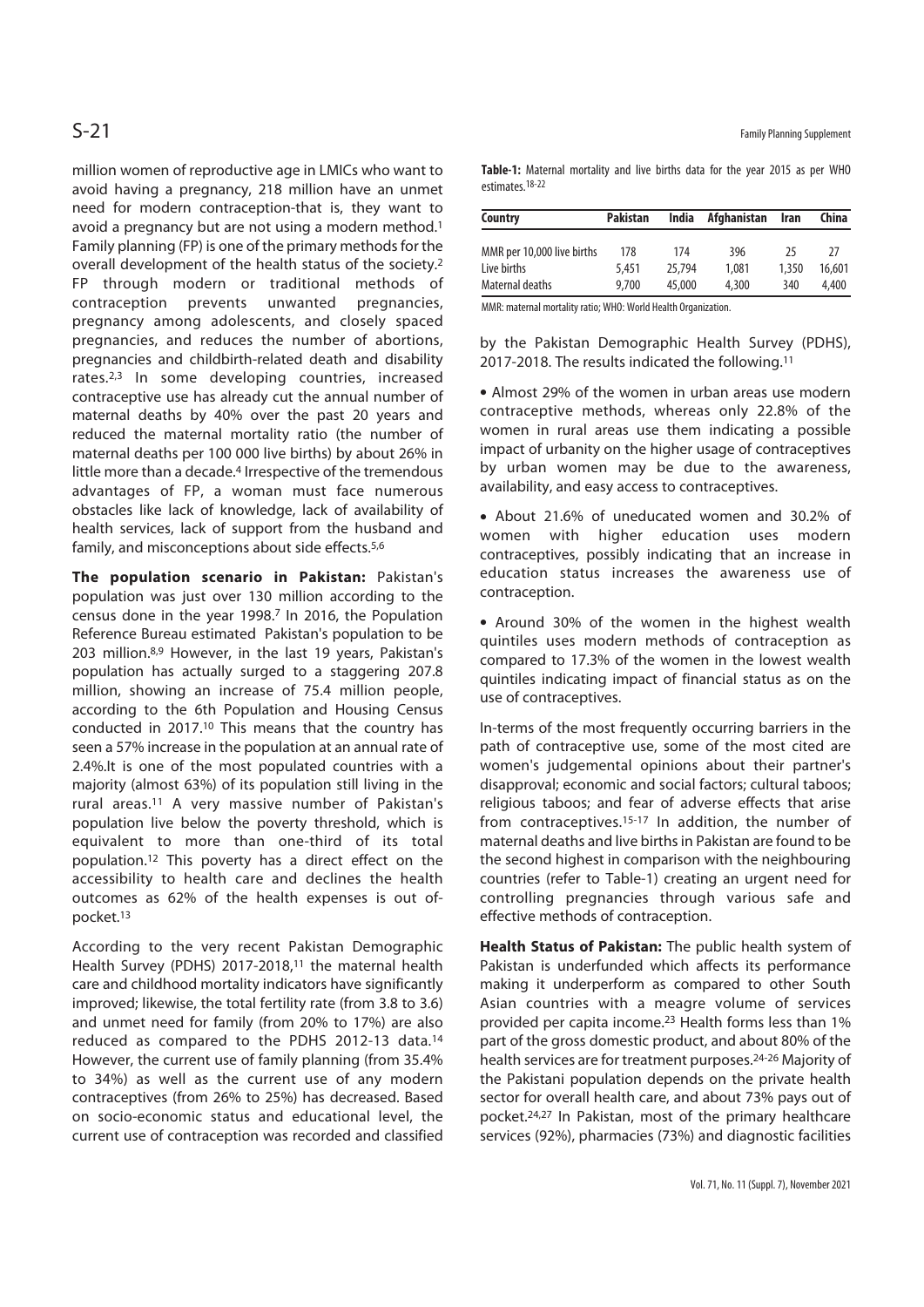Family Planning Supplement  $\mathsf{S}\text{-}22$ 



**\*Public: Public government hospital (RHSC), rural health centre, Family Welfare Centre (FWC), Mother Child Health Centre (MCH), Lady Health Worker Programme, Ministry of Health, Lady Health visitor and Basic Health Unit & "Other Public"** 

**^ Private: Private/NGO hospital/clinic, private pharmacy, chemists, private doctor, dispenser/compounder & "Other Source" (which are considered Private such as) Shop, friend/relative, Hakim, Dai, TBA and other.** 

**Figure-1:** Sources of modern contraception - PDHS 1990-91, 2006-07, 2012-13 & 2017-18.

(60%) are private sector owned,27 mainly, due to prevailing bottlenecks in public sector — namely Access; Availability; and Quality.24,26 This is driven by lack of coverage, insufficient human resources, provider absenteeism and dual practice, poor infrastructure exorbitant informal fees and quality of care issues underpinned by lack of accountability. All of this leads to low utilisation of services in the public health system. Due the gaps in public health system, Pakistan represents a unique case in this region as the private sector has now started taking over the public sector in provision of FP services.

The last three demographic surveys in 1990-91, 2006-07, 2012-13 and 2017-18 reported a significant decline in the public sector share of FP while in the same period private sector share presented an inverse reflection of the public sector and significantly had increased (Figure-1).<sup>11,14,28,29</sup> This increasing reliance on the private sector is particularly prominent in rural areas where more than 30% of public sector-owned first-level care facilities are located. Perhaps due to above cited clear imbalance between the population's needs and available resources to cater for spacing and limiting childbirth as desired by couples, it was estimated in 2012 that almost half (4.15 million) of an estimated 9 million pregnancies were unintended in Pakistan. Between 2002-2012, the unintended pregnancy rate soared from 71 to 93 per 1,000 women aged 15-49 — an estimated 54% (2.25 million) unwanted pregnancies ended in abortion, 34% (1.4 million) led to unplanned births and 12% (0.5 million)

resulted in miscarriages.30,31

The shortcomings of the public sector in providing FP services have led to the development of multi-pronged health financing models exclusively used to fulfil FP service requirements. These models are driven by enhancing access, uptake and quality of FP products and services in targeted populations and areas within Pakistan and elsewhere. Hence, the main aim is to study the effect of integrating health-financing models for FP on the accessibility and usage of modern contraception among married women in Pakistan. The purpose is also to share knowledge with the decision and policy makers about the history, advancement, and ongoing status of FP in Pakistan from a new point of view related to what seems to work to accelerate the accessibility and uptake of modern contraceptive methods in Pakistan. Therefore, the current review

guided to present information on the following:

1. To identify the predictors of the uptake of newer FP/contraception techniques in the rural areas of Pakistan.

2. To make a record of the effect of combined health financing on FP accessibility and uptake by various methods.

3. To promote FP accessibility and uptake for married women by recommending methods for the progress of various health financing models.

### **Methods**

A broad search of the English-language literature was performed incorporating both electronic and manual components. The research teams used a standard search strategy, including the following databases: Cumulative Index of Nursing and Allied Health Literature (CINAHL), Global Health Library-Regional databases, MEDLINE, and Other Non-Indexed Citations, PubMed, Popline, Social Science Citation Index (SSCI), and WHOLIS, for this review and the following keywords: Pakistan, FP, Pakistan health care financing, demand-side financing, intrauterine device (IUD) discontinuation, contraceptive, IUD switching, post-abortion FP, social franchising, MMR Pakistan and outreach mobile services. Many published papers on a variety of multi-pronged health financing models that particularly aim to enhance FP accessibility and usage among MWRA in the rural areas of Pakistan were shortlisted.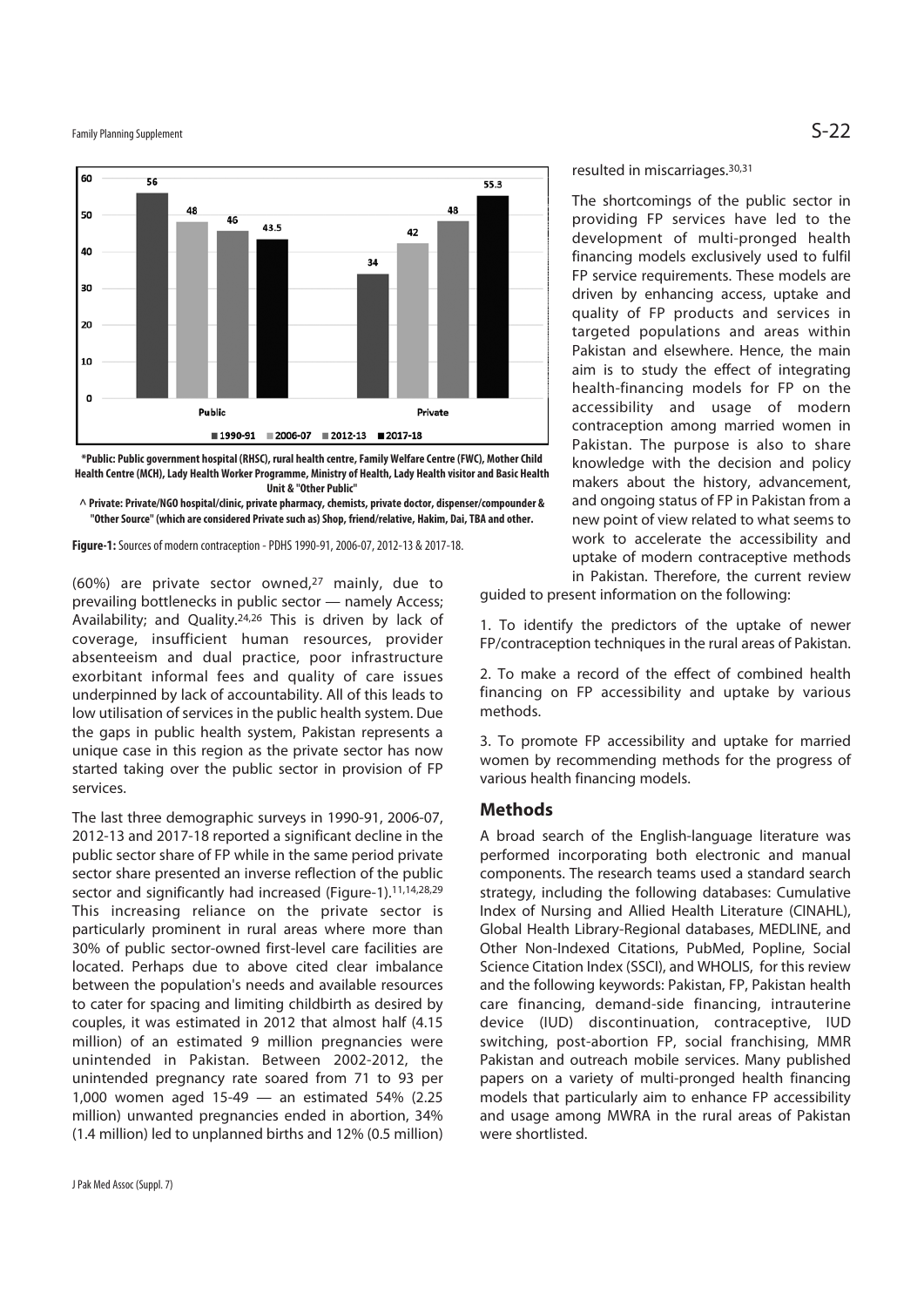| <b>Article</b>  | <b>Publication</b><br>details                                                                                                                                                                                                                                                                                        | <b>Method and criteria</b><br>of the study                                                                                                                         | <b>Study</b><br>population                                                                                             | Area of<br>study                                                                                                                                                                                                                                                              | Data analysis<br>method    | <b>Period of</b><br>study                                                                 | <b>Results</b>                                                                                                                                                                                                                                                                                                                                                                                      |
|-----------------|----------------------------------------------------------------------------------------------------------------------------------------------------------------------------------------------------------------------------------------------------------------------------------------------------------------------|--------------------------------------------------------------------------------------------------------------------------------------------------------------------|------------------------------------------------------------------------------------------------------------------------|-------------------------------------------------------------------------------------------------------------------------------------------------------------------------------------------------------------------------------------------------------------------------------|----------------------------|-------------------------------------------------------------------------------------------|-----------------------------------------------------------------------------------------------------------------------------------------------------------------------------------------------------------------------------------------------------------------------------------------------------------------------------------------------------------------------------------------------------|
| 116             | Assessing predictors of<br>contraceptive use and demand<br>for family planning services in<br>underserved areas of Punjab<br>province in Pakistan: results of a<br>cross-sectional baseline survey.<br>Reproductive Health 2015,<br>12:25                                                                            | Cross-sectional<br>survey to assess the<br>factors that<br>determine the<br>demands and use of<br>contraceptives for FP<br>services                                | 3,998 MWRA<br>below 30 years of<br>age                                                                                 | Chakwal and Mianwali in<br>Punjab were the<br>intervention districts and<br>Bhakkar in Punjab was<br>the control district.                                                                                                                                                    | SPSS 17.0                  | <b>Baseline</b><br>survey: May<br>2012<br>End-line<br>survey:<br>April 2014               | Current contraceptive use: 17%-<br>21% with condoms and female<br>sterilisation being the most used<br>methods.<br>Unmet need for contraception:<br>40.6% in Chakwal, 36.6% in<br>Mianwali, and 31.9% in Bhakkar.                                                                                                                                                                                   |
| 2 <sup>32</sup> | Women's empowerment and<br>contraceptive use: the role of<br>independent versus couples'<br>decision-making, from a lower<br>middle income country<br>perspective. PLoS ONE 9(8):<br>e104633. doi:<br>10.1371/journal.pone.0104633                                                                                   | Cross-sectional<br>survey to assess the<br>effects of women<br>empowerment on<br>contraceptive use                                                                 | 2,133 MWRA<br>between 15 to 49<br>years of age                                                                         | Chakwal, Mianwali, and<br><b>Bhakkar districts</b>                                                                                                                                                                                                                            | SPSS 17.0                  | May-June<br>2012                                                                          | The power of women to take<br>decisions increased with their<br>age, qualification, number of<br>children, and belonging to a<br>family of higher socio<br>economic status which led to a<br>rise in both, female-only and<br>couple contraception methods                                                                                                                                          |
| 3 <sup>33</sup> | Impact of Social Franchising on<br>Contraceptive Use When<br>Complemented by Vouchers: A<br>Quasi-Experimental Study in<br>Rural Pakistan. PLoS ONE 8(9):<br>e74260. doi:<br>10.1371/journal.pone.0074260                                                                                                            | Quasi-experimental<br>pre- and post-study<br>design to determine<br>the effect of the<br>Suraj model on the<br>use of contraceptives                               | 4,992 MWRA                                                                                                             | Two districts each from<br>the Sindh and Punjab<br>provinces                                                                                                                                                                                                                  | <b>Stata</b><br>version 11 | <b>Baseline</b><br>survey: Feb<br>2009<br>Cross-<br>sectional<br>survey: Jul-<br>Aug 2010 | Increase in awareness: 5%<br>Increase in modern<br>contraceptive use: 28.5%<br>Increase in contraceptive<br>prevalence rate: 19.6%<br>Increase in the uptake of<br><b>IUCDs: 11.4%</b>                                                                                                                                                                                                              |
| 434             | Engaging with community-<br>based public and private mid-<br>level providers for promoting<br>the use of modern<br>contraceptive methods in rural<br>Pakistan: results from two<br>innovative birth spacing<br>interventions. Reproductive<br>health, 13, 25.<br>https://doi.org/10.1186/s12978<br>$-016 - 0145 - 9$ | Quasi-experimental<br>pre- and post-study<br>design to determine<br>the effectiveness of<br>the Suraj and the<br>CMW model in<br>promoting<br>contraceptive uptake | Baseline and end-<br>line surveys with<br>a time gap of 2<br>years by<br>recruiting 5,566<br>and 6,316<br><b>MWRAs</b> | Intervention districts:<br>Naushero Feroze Sindh,<br>Khanewal in Punjab, and<br>Haripur in KP for the<br>Suraj model. Pakpattan<br>and Rajanpur in Punjab<br>for the CMW model.<br>Control districts:<br>Nawabshah in Sindh,<br>Bahawalpur in Punjab,<br>and Abbottabad in KP | Stata<br>version 8         | Oct 2010-<br>Mar 2014                                                                     | Suraj model vs CMW model<br>Contraceptive awareness<br>among MWRAs: 14% and<br>28%, respectively<br>Increase in current<br>contraceptive use: 5% and<br>7%, respectively.<br>Increase in IUD use: 6% and<br>3%, respectively.<br>Also, the Suraj model raised<br>35% prevalence rate of<br>contraceptives among<br>MWRAs                                                                            |
| 535             | Rates of IUCD discontinuation<br>and its associated factors<br>among the clients of a social<br>franchising network in Pakistan.<br>BMC Women's Health. 2012 Mar<br>29; 12:8.                                                                                                                                        | Cross-sectional study<br>to determine the<br>discontinuation rate<br>of IUCD among social<br>franchising clients<br>(Suraj) in Pakistan                            | Study conducted<br>at 6, 12, and 24<br>months after<br>discontinuation in<br>3,000 clients of<br>Suraj provider        | Jhang, Kasur, Lodhran,<br>Bahawalnagar,<br>Sheikhulpura, and<br>Sialkot districts from<br>Punjab province.<br>Umerkot, Hala, and<br><b>Tando Muhammad</b><br>Khan districts from<br>Sindh                                                                                     | SPSS 17.0                  | Jan 2011                                                                                  | 22.7% clients of IUCD faced<br>health problems, and 18.9%<br>discontinued it. The IUCD was<br>used for an average time of<br>7.4 months. About 49.8% of<br>the clients faced health<br>issues due to IUCD, and<br>70.2% approached Suraj<br>again for IUCD removal.<br>Irrespective of all the above<br>facts, 81.7% of women still<br>expressed their interest in<br><b>IUCD</b> services by Suraj |

**Contd. on next page >>>**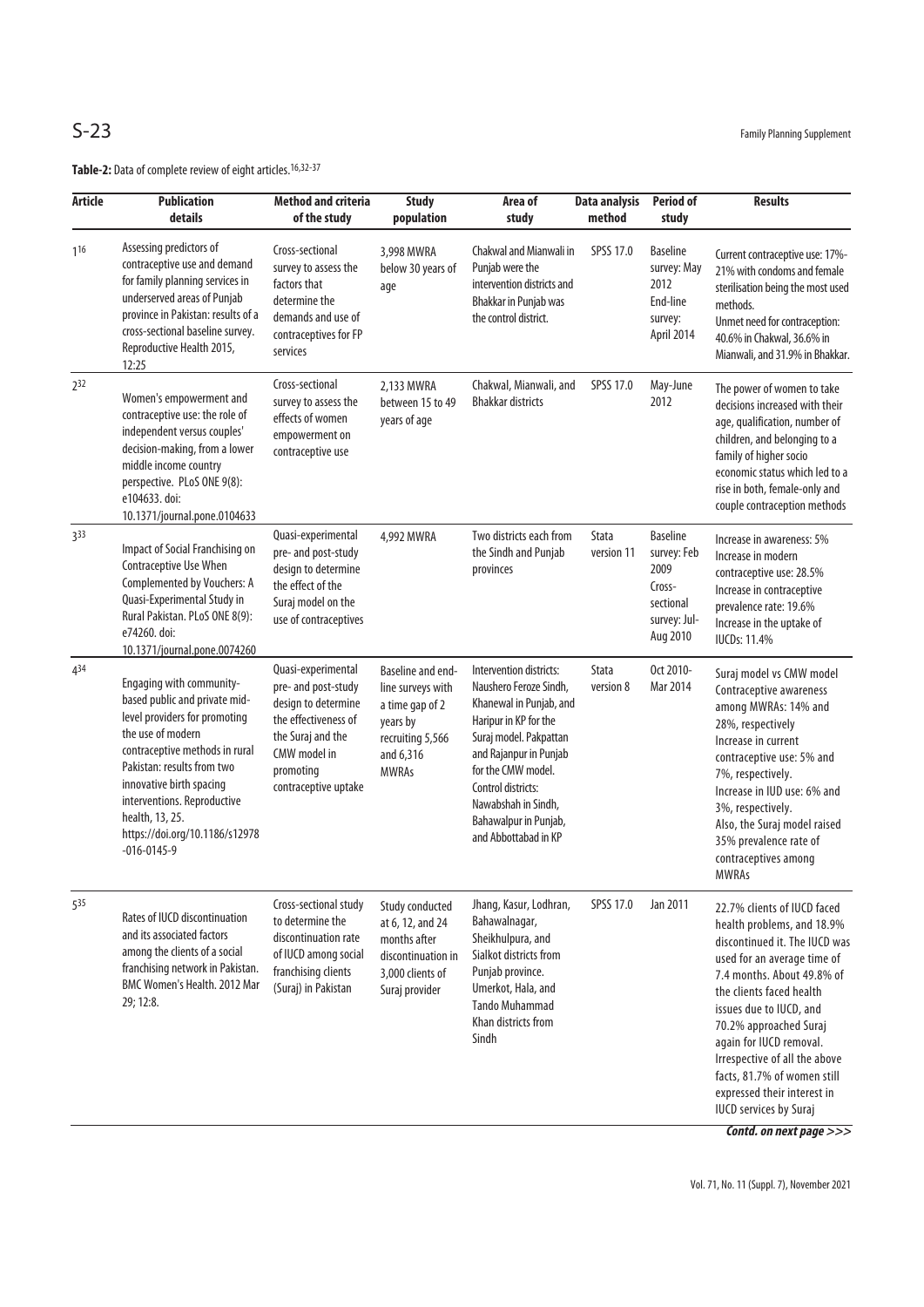Family Planning Supplement  $\mathsf{S}\text{-}24$ 

| <b>Article</b> | <b>Publication</b><br>details                                                                                                                                                                                                                     | <b>Method and criteria</b><br>of the study                                                                                                                                                     | <b>Study</b><br>population                                                      | Area of<br>study                                                                                                                                                                                            | Data analysis<br>method | <b>Period of</b><br>study | <b>Results</b>                                                                                                                                                                                                                                                                                                                            |
|----------------|---------------------------------------------------------------------------------------------------------------------------------------------------------------------------------------------------------------------------------------------------|------------------------------------------------------------------------------------------------------------------------------------------------------------------------------------------------|---------------------------------------------------------------------------------|-------------------------------------------------------------------------------------------------------------------------------------------------------------------------------------------------------------|-------------------------|---------------------------|-------------------------------------------------------------------------------------------------------------------------------------------------------------------------------------------------------------------------------------------------------------------------------------------------------------------------------------------|
| $6^{36}$       | Continuation rates and reasons<br>for discontinuation of intra-<br>uterine device in three<br>provinces of Pakistan: results of<br>a 24-month prospective client<br>follow-up. Health Research<br>Policy and Systems 2015,<br>13(Suppl 1):53      | A prospective client<br>follow-up with a<br>more substantial<br>quasi-experimental<br>research to determine<br>the rate of<br>continuation as well<br>as reasons for<br>discontinuation of IUD | 1.163 users of<br>IUD. 824 users<br>were from Suraj<br>and 339 were<br>from CMW | The Suraj intervention<br>group in Khanewal<br>district of Punjab,<br>Nosheroferoze district of<br>Sindh, and Haripur<br>district of KP<br>CMW intervention group<br>in Pakpattan and<br>Rajanpur in Punjab | SPSS 17.0               | Mar 2011-<br>Sep 2013     | Health concerns and pregnancy<br>desire were the primary reasons<br>for withdrawal from IUD. The<br>significant reason for<br>discontinuation of IUD in case of<br>Suraj was found to be the place<br>of residence whereas age was<br>the factor associated in case of<br><b>CMW</b>                                                      |
| 737            | IUD discontinuation rates,<br>switching behaviour, and user<br>satisfaction: findings from a<br>retrospective analysis of mobile<br>outreach service programme in<br>Pakistan, International Journal<br>of Women's Health. 2013, 5,<br>$19 - 27.$ | The mobile outreach<br>service programme<br>analysis<br>retrospectively to<br>determine IUD<br>discontinuation rate,<br>switching behaviour,<br>and user satisfaction                          | 681 female IUD<br>clients from MSS                                              | Districts from Sindh:<br>TandoAllayar and<br>Nawabshah<br>Districts from Punjab:<br>Rawalpindi, Lodhran,<br>Khanewal, and<br>Bahawalpur                                                                     | Stata 11.2              | Jul and Aug<br>2009       | 19.4% women discontinued IUD<br>use in 10 months.<br>69.4% of women who<br>discontinued gave adverse<br>effects as the primary reason for<br>discontinuing the use.<br>56.5% of the women who<br>discontinued did not switch to<br>any other methods of<br>contraception whereas, 36.3%<br>opted for short term or<br>traditional methods |

CMW: community midwives; FP: family planning; IUCD: intrauterine contraceptive device; IUD: intrauterine device; KP: Khyber Pakhtunkhwa; MSS: Marie Stopes Society; MWRA: married women of reproductive age; SPSS: Statistical Package for Social Sciences software version.

Based on a review of all the data including titles and abstracts of various published papers searched using the above-listed keywords, seven (07) published articles were used for this review. These articles provided specific data related to the objectives of this review. Before the year 2000, not many published articles were available. Most of the implementation research study on FP happened during or after the year 2000. Before that, most of the research was aimed at identifying the barriers and proposing all the possible solutions.

Different types of studies were included in this review such as quantitative cross-sectional study; quasiexperimental pre-and post- studies; retrospective cohort study; and prospective cohort study (refer to Table-2 for details). The following criteria were considered for the review:

- Current contraceptive use and demand.
- The effect of women empowerment on the uptake of contraceptives.
- The effect of spreading awareness on the uptake of contraceptives and FP.

• The effect of various social franchising methods like the Suraj model and the community midwives' (CMW) model on the uptake of modern contraceptives and FP methods. This critical review is part of a broader study conducted (using secondary desk analysis of the already peer reviewed published data in the form of journal articles) for the doctorate degree in Health Sciences from the University of Ghent, Belgium.

### **Results**

Although the results of the complete review procedure are explained in the Table-2 in the following pages but below is the summary of key findings:

Articles one  $(1)^{16}$  and two  $(2)^{32}$  were used to identify and examine the predictors of the uptake of newer FP/contraception techniques in the rural areas of Pakistan.

The article 1 assessed factors associated with contraceptive use determined that women's age, husband's education, wealth status, spousal communication, location of last delivery and a favourable attitude toward contraception influenced contraceptive use.16 According to the findings, most of the women had low socio-economic status and were younger than 30 years of age. Four-fifths of the women consulted private sector health facilities for reproductive health services; proximity, availability of services, and good reputation of the provider were the main predicators for choosing the facilities. Husbands were reported as the key decision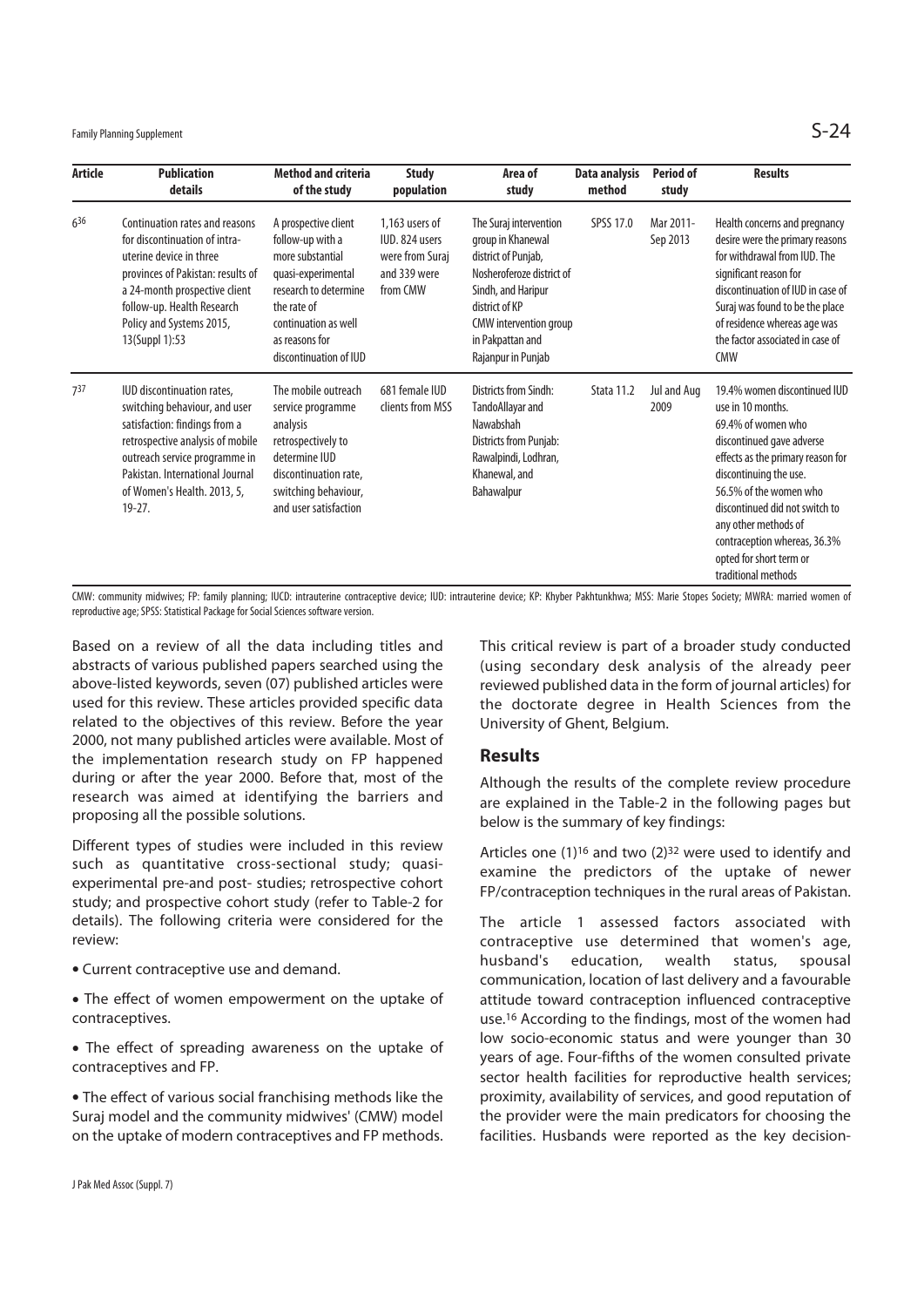maker regarding health-seeking and family planning uptake. Overall, the current contraceptive use ranged from 17% to 21% across the districts (refer to table 2 for more details). Notably, more than one-fifth of the women across the districts expressed willingness to use quality, affordable long-term family planning services in the future.

Similarly, the article 2 is also based on household crosssectional survey conducted between May-June 2012 explored associations between the various dimensions of women's empowerment and contraceptive use.32 The study reported that women tend to get higher decisionmaking power with increased age, higher literacy, a greater number of children, or being in a household that has superior socio-economic status when it comes to contraceptive use (refer to table 2 for more details).

Moving ahead, articles three (3)33 and four (4)34 attempt to assess various multi-pronged health financing models (interventions) exclusively aiming to enhance FP access, uptake, and quality in underserved communities in Pakistan by reviewing the demand-side financing multipronged model, utilizing vouchers complemented by social franchise providers and targeting underserved communities to enhance FP access and uptake. in addition, the article 4 also reviewed task sharing through CMW integrated model, based on building public-private partnerships to enhance FP access and uptake in underserved communities.

The findings from article 3 builds upon the impact of social franchising on contraceptive use when complemented by vouchers in rural Pakistan.33 Social franchising used alongside free vouchers for long-term contraceptive choices significantly increased the awareness of modern contraception, ever use of modern contraceptive and the overall contraceptive prevalence rate. A significant change of 11.1% was recorded in the uptake of IUDs, which was being promoted with vouchers. Difference analysis showed an increase of 5% in any modern contraceptive method use between baseline and endline among treatment and control groups. The results show that the vouchers were effective in increasing the use of any modern method between baseline and endline by 8.2% (p<0.001). Additionally, the results show that IUD use increased by 10.2% (p<0.001) in the intervention group.

Article 4 tested the effectiveness of two birth-spacing models, that engaged community-based public and private mid-level providers, on promoting the use of modern contraceptive methods in rural Pakistan.34 The Suraj model was effective in increasing the use of modern

contraceptives by 8% while the CMW model increased the use of modern contraceptives by a net 6% at the endline. Similarly IUD use had increased in Suraj and CMW models by 5% and 3% towards the endline. Other findings of the study show that the Suraj model was effective in significantly increasing awareness about FP methods among MWRA by 14% percentage points, current contraceptive use by 5% percentage points and longterm modern method — IUD use — by 6% percentage points. The CMW model significantly increased contraceptive awareness by 28% percentage points, ever use of contraceptives by 7% percentage points and, IUD use by 3% percentage points. Multivariate-Cox proportional hazard analysis showed that the Suraj model led to a 35% greater prevalence (prevalence ratio: 1.35, 95 % CI: 1.22-1.50) of contraceptive use among MWRA.

The articles five  $(5)^{35}$  and six  $(6)^{36}$  studied which multipronged or integrated models have been useful in switching to, and continuing use of, LARC by women in underserved communities in Pakistan. This study reported IUD discontinuation rates of 18.8% at 12 months. While the findings from the study in article 6 reported that IUD discontinuation was 18% and 20% among Suraj and CMW model clients, respectively.36 This study was based on a prospective cohort design that was conducted between March and September 2011 to estimate the IUD continuation rates among clients of Suraj and CMW models accessing FP services in three provinces of Pakistan at 24 months.

The study in described in article seven  $(7)^{37}$  which gave the results of the expanded outreach service multi-pronged model for far flung underserved communities to enhance FP access, uptake, and quality. It was a retrospective cohort study estimating the IUD discontinuation rates in August 2009 among the clients of a mobile outreach service programme in Pakistan. The study described IUD discontinuation rates of 19.4% at 10 months.37

The results in Table-2 indicate the various methods that can be undertaken to overcome the problems related to the high unmet need of contraceptives, the spacing between childbirth, and FP in Pakistan. Poor economic and social status and higher dependence on the private healthcare facilities are some of the major causes of a high number of unplanned and unintended pregnancies.

## **Discussion**

The findings from this review demonstrate the potentially central role of private enterprise in facilitating improvements in access and innovation to FP services for underserved populations in rural Pakistan. The multi-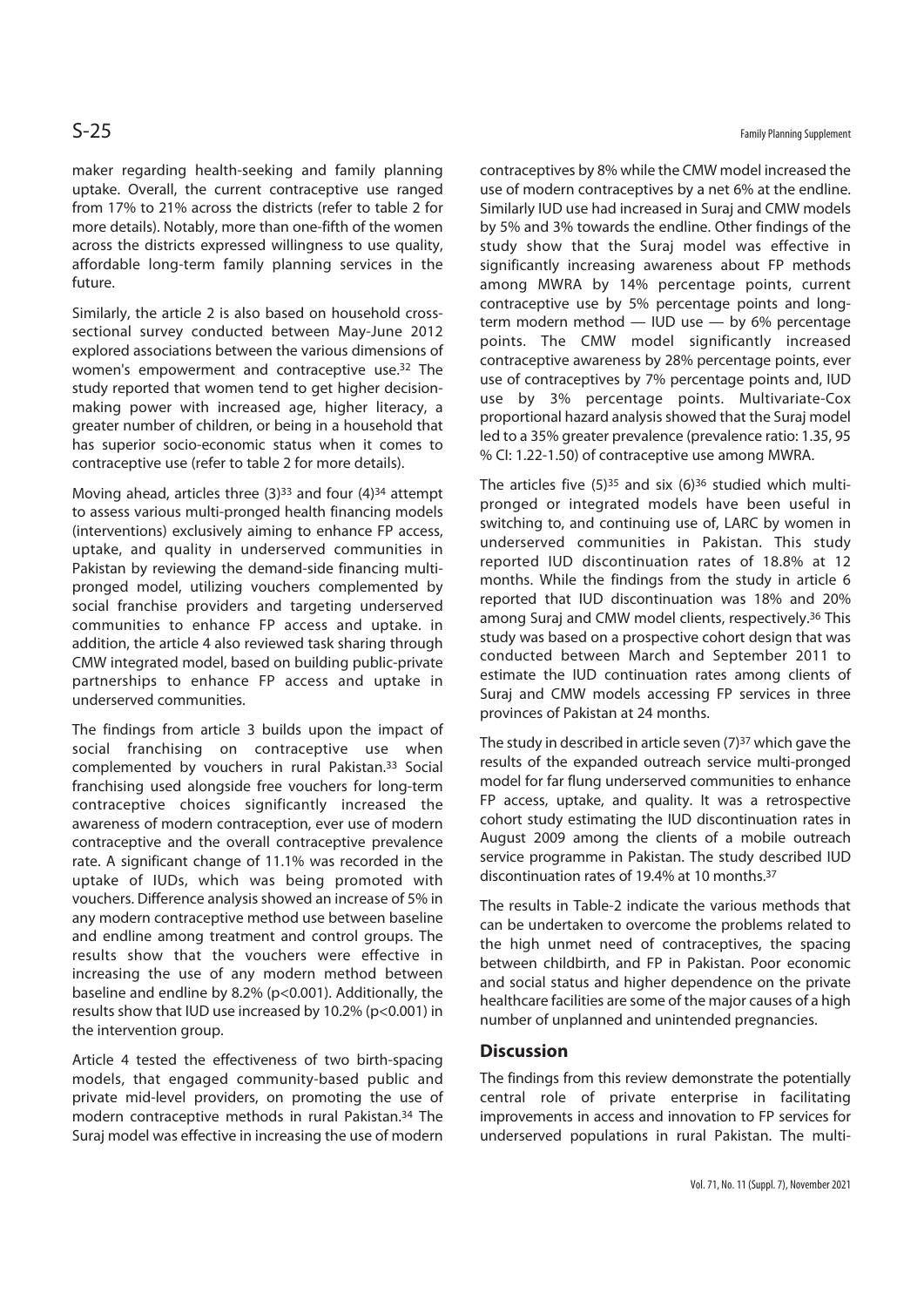## Family Planning Supplement  $\mathsf{S}\text{-}26$

pronged or integrated health financing approaches such as social franchising, capacity building, demand-side financing through vouchers and comprehensive pre- and post-service counselling are the result of private sector enterprise led by a local NGO.33-37 Most women living in underserved areas have expressed their desire and willingness to use affordable long-term reversible and high-quality methods for contraception in the future.<sup>16,32</sup> Essential lessons emerging from the review focus on the FP models and mechanisms that target hard-to-reach segments of the population, introduction of free/subsidised FP services and strategies that have the potential to increase contraceptive use (see Figure-2) have been discussed below, followed by a thematic discussion of key findings.

Within the context of health-care systems, whether in relation to maternal health or otherwise, the role of health financing models is often central to the successful operation of such systems. To support the positive development of health-care services and to facilitate the improved performance of health systems, high-powered incentives as part of multi-pronged or integrated health financing models have been offered.38,39 These "High-Powered Incentives" are generated through market transactions, in which efficiency gains from transactions flow High method-specific continuation: directly to transacting method switching is entities.40,41 An pro LARC additional factor that (Articles 3-7) was tangible throughout the research (Articles 1-6)16,32-36 was Targeting -> the dichotomy disadvantaged and between the vulnerable population private and through vouchers the public (Articles 3-7)

> Clinical training, counselling trainnig,<br>business training (Articles 3-8)

countries including Pakistan, the private sector as signified by input of specific NGOs is considered as an important source of care for individuals of all socio-economic demographics, including the poorest quintiles of countries due to the readily available access to services.<sup>23</sup> But despite being the most common source of care for individuals of all socio-economic backgrounds, concerns have emerged related to the quality of care provided by the private sector in lower and middle-income countries including Pakistan. Concerns raised include apparently poor regulation and questionable standards.23,42 Articles 1-6 described in this review therefore considered these prevailing grey areas of the private sector and modelled such interventions that not only enhanced the poorly understood capacities but also ensured that these practices are regularly monitored. Health care is clearly rooted largely in monetary concerns, Integrated health financing models to and despite an ongoing rise and prevalence of accelerate modern need, the interplay between private and family planning public sectors, and the role of profit, largely access & uptake in the underserved mitigate the effectiveness of health-care systems and the services provided by them.

services sectors in Pakistan. Within Eastern Mediterranean

**Financing and economics in health sector:** The role of economics is one of the most important themes identified within this research and demonstrates why developing nations may lag in health-care quality and service delivery. To support improvements in h e a l t h - c a r e systems, the World Bank has coined the t e r m "Results-B a s e d

> Availability -> increased number of provider, service/product (Articles 3-8)



Access -> mor<mark>e</mark><br>accrediated facilities

local area providers

(Articles 3-8)

Pakistan

Untake -> more modern method users; promoting LARC, increased client flow (Articles 3-7)

Promoting task

sharing  $\&$ 

public-private

partnership

(Articles 3-8)

Connecting clients

with facility ->

community health

workers & door-to-

door counselling

(Articles 3-8)

J Pak Med Assoc (Suppl. 7)

health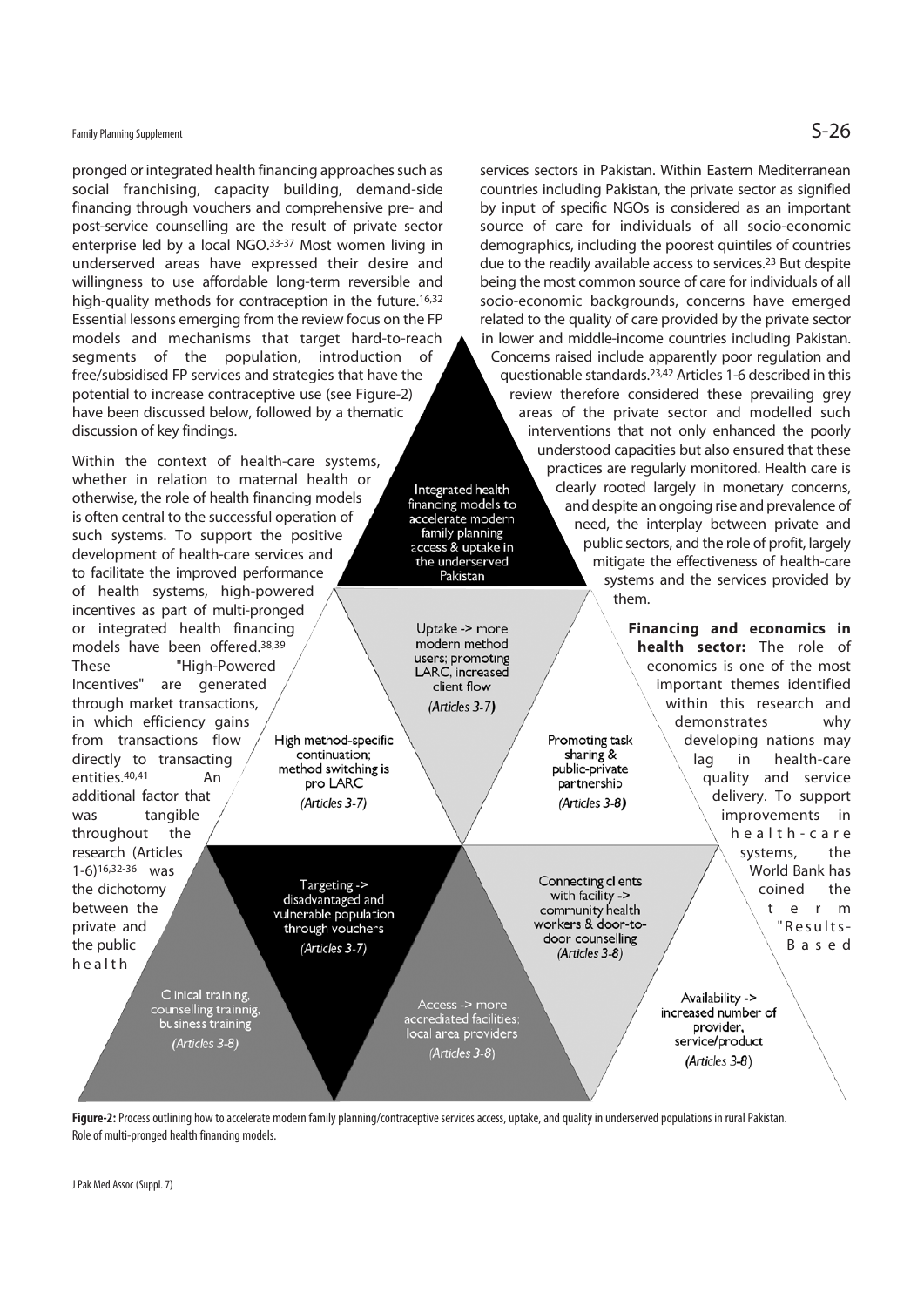Financing". Such efforts are defined by the World Bank as "a cash payment or non-monetary transfer made to a national or sub-national government, manager, provider, payer, or consumer of health services after predefined results have been attained and verified".39

RBF includes a variety of approaches to help improve upon the outcome of investments into health care. It often includes performance-based contracting, resultsbased budgeting, performance-based financing, demand or supply-side financing, vouchers, conditional cash transfers and health equity funds. The underlying purpose of such efforts is to ensure that investments into health care are accountable, in that the performance of related stakeholders must meet a predetermined level in order to achieve full payment and compensation.39 Inadequate funding for FP services on behalf of institutions, or inadequate capital to afford them on behalf of women, leads to a greater incidence rate of unsafe abortion, potentially leading to additional complications and costs.43 Voucher programmes that have been instituted are put in place largely out of economic concerns. Efficiency, effectiveness, and economy are important factors when addressing sexual and reproductive health care access and quality.<sup>44</sup>

**Targeting the underserved through demand-side financing vouchers complemented by social franchise providers:** Voucher programmes facilitate access to services that are time-limited, well defined and reflect the priorities communicated by the communities in relation to health.45 Vouchers, when targeted to poor beneficiaries who otherwise would not capitalise on a service, are particularly effective at improving equity.45,46 Voucher schemes have been found to produce largely positive results up to increase of 10.1 percentage points increase in the probability of delivery in a public health-care facility.47 To provide structure, voucher programmes incorporate a governing body. A management agency, contracted providers and target populations also work together with the governing body to ensure that all stakeholders share the same incentive structure — that is, the transfer of subsidies from consumers to service providers. The result of such programmes is to achieve a strong effect upon the behaviour of both consumers and providers alike.45 Within areas that have been targetted by voucher programmes, the rate of facility-based births increases in both private and public facilities. Voucher programmes have been found to improve access to institutional delivery.48

Voucher schemes improve upon overall access to FP services. However, the level of access varies depending upon the type of care. To a lesser degree, voucher programmes also generate improvements in both antenatal and postnatal care. The effectiveness of a voucher scheme is governed by its fit with geographical and cultural contexts.<sup>47</sup> Solutions to effectively shift practices concerning FP service access and use must consider the various factors that may inhibit their success, including infrastructure and transportation issues. A study of the voucher scheme determined that demand-side vouchers in concert with supply-side financing programmes can reduce the maternal mortality ratio (MMR) and increasing attended deliveries at an acceptable cost.49 Within all voucher programmes, a positive behavioural response has been observed.45 Voucher programmes have been found to be effective globally.39,50 Voucher programmes seek to directly influence the behaviour of both providers and consumers. The purpose of voucher programmes is to reduce the out-of-pocket expenses of target beneficiaries in addition to empowering beneficiaries by enabling them to choose from multiple providers. Inequities to accessing essential services among low-income and underserved groups are addressed through a reduction in the information and financial barriers facing these populations.46

Marie Stopes Society established a voucher scheme for FP services through a social franchising model branded as Suraj in Pakistan to support contraceptive use, particularly for LARC (IUDs) and the goal of the voucher programme, like the social franchise model, was to increase demand, access, quality services and choices for the FP needs of rural and underserved communities in Pakistan.33,36 Since the outset of the voucher programme (see Article 5) facilitated through the Suraj social franchise, some 107,000 IUDs were provided.35 Of those, 30% were provided through vouchers, while 45% were provided through referral (out-of-pocket, OOP) from field worker mobilisation. The analysis from Article 3 revealed that 76% of the current IUD users have received their services from a social franchise provider.<sup>33</sup> Out of those, around 35% received it through free vouchers and 42% had paid OOP for the services. Although the papers used in this review have not directly assessed the quality aspect of the services provided by social franchise providers. But it has been documented that improved service quality and efficiency contributed to increasing Marie Stopes International (MSI) affiliated social franchises access and uptake of LARC.51-53

**Task sharing through mid-level service providers — Suraj Social Franchise:** In the context of settings in which there is a lack of medical professionals, as is the case with Pakistan, the use of task sharing, or task shifting is beneficial. Within the context of task sharing, those with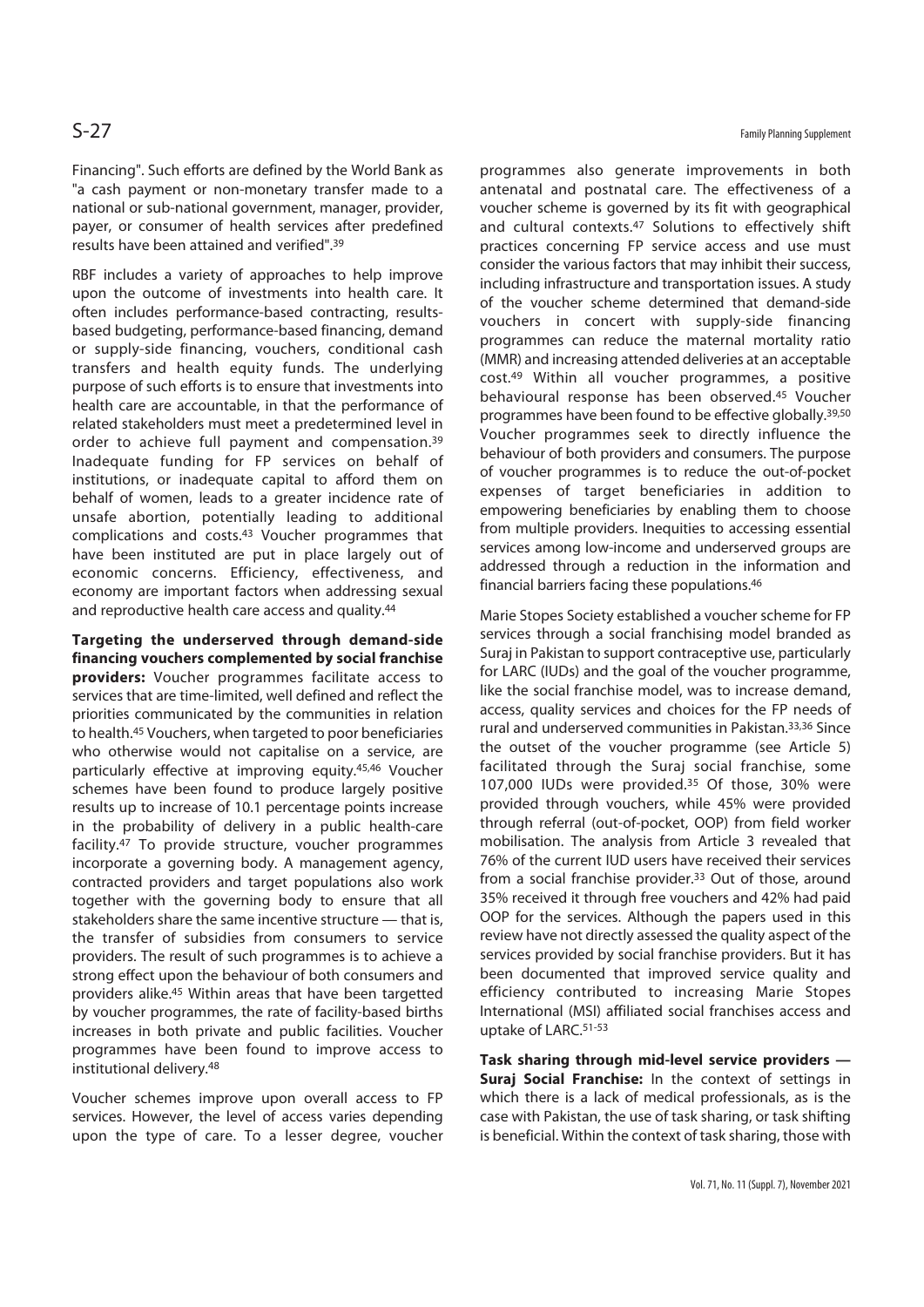less medical or paramedical training are used to provide some of the same services, with the same quality, as those with more training than them.53 The findings from Articles 3-7 justify promoting task sharing from the reproductive health and family planning provision perspectives for women living in the underserved and rural areas of Pakistan, especially when there is documented scarcity of public sector health facilities and professionals.33-37 For example, Articles 3, 4 and 5 had implemented modified interventions by introducing a new cadre of mid-level social franchise providers (Suraj) in the underserved and rural communities where access to and availability of services have both been a prevalent issue. Capacity building, both clinical and business, was an integral part of their training curriculum, which in turn led to the success of this intervention. The findings from Articles 3-5 were able to conclude that Suraj social franchising as a private sector-led initiative has the potential to increase contraceptive uptake when coupled with a free voucher in a limited time duration (24 months) in the intervention areas which are rural and underserved, especially through enhancing the use of LARC - IUD.33

**Community midwife model — an example of publicprivate partnership:** The main modification designed in the MNCH-led CMW programme was supplementing CMWs with a dedicated community health worker and the provision of exclusive family planning services.33,54 Based on our results, the modified CMW model has been found to significantly increase contraceptive awareness by 28%, ever use of contraceptives by 7% and IUD use by 3%.34 In addition, conditions that require referrals were also identified and subsequently addressed by appropriate referrals to relevant practitioners.34.53 Hence, the integration of FP service provision with existing CMWprovided reproductive health services, along with the provision of a dedicated female health worker, has the potential benefit of ensuring a continuum of care for women capitalising upon such services only in a period of 24 months.34 Moreover, the CMWs were cited as an efficient part of the private health provider group Suraj to deliver effective side-effect counselling and respond to client health concerns in a timely manner. In addition, the cumulative probability of IUD method continuation recorded through a prospective follow-up in CMWs of MNCH Programme at 12 and 24 months was 94% and 80%, respectively.36 This is a very interesting finding as without the provision of free vouchers and only in the presence of dedicated CHWs, these CHWs were able to show remarkable results at 12- and 24-month intervals compared to results produced by their counterpart, the Suraj providers — a very high cumulative probability of IUD continuation at 94% and 80%, respectively.36 The only published literature that we have found from Pakistan on sustainability and retention of this cadre derives from Article 4 and 6 used in this review which discusses CMWs in detail in respect of providing exclusive family planning services.34-36

**Community health workers: connecting clients with the local facility for social franchise and CMWs:** Community health workers (CHWs) have emerged as a key resource within developing nations as providers of FP services.55,56 One of the most important components of the multi-pronged health financing models described in Articles 3-6 was introducing a new cadre of CHWs at the grassroots level, mainly for promoting modern family planning/contraceptive services in the underserved areas.33-36 These workers are known as Field Worker Mobilisation or Female Community Mobiliser or Field Health Educator based on the dynamics of the respective study and its outcomes.33,34,36,57 CHWs are supposed to pay dedicated household visits for FP counselling and side effect management or to connect the clients with relevant facilities. Hence, these CHWs have been instrumental in promoting the modern family uptake in their catchment communities by referring potential clients to assigned health-care providers (Suraj Social Franchise or CMWs), distributing free vouchers for family planning services as well as providing effective counselling and efficient side-effect management on the doorstep. This not only led to a significant increase in modern contraceptive uptake, especially for IUDs, but also helped to lower the trend of high contraceptive method discontinuation rates while promoting methodspecific switching in underserved vulnerable women.33-36

**Multi-pronged models (vouchers and social franchise) useful in switching to, and continuing use of, LARCs:** The most common forms of contraception used in Pakistan are condoms for birth spacing and female sterilisation for limiting purposes. The use of highly effective LARC such as IUD (2.3%) as well as implants (less than 1%) has remained extremely insignificant for several decades.11 The findings from the study in Articles 1 and 3 conform to national trends of contraceptive uptake.16,32,33 In addition, Articles 3 and 4 also reported high condom uptake both in the intervention and control districts in the pre-intervention stage.33,34 The post-intervention results from Article 3 reported a significant increase in the IUD and condom uptake.33 There was a net effect increase of 11.4% and 6.5% in IUD and condom use respectively, from the baseline. Likewise, following the intervention period (cited in Article 4), a significant rise in IUD uptake was observed with a net effect increase of 6% and a statistically insignificant increase in condom use.34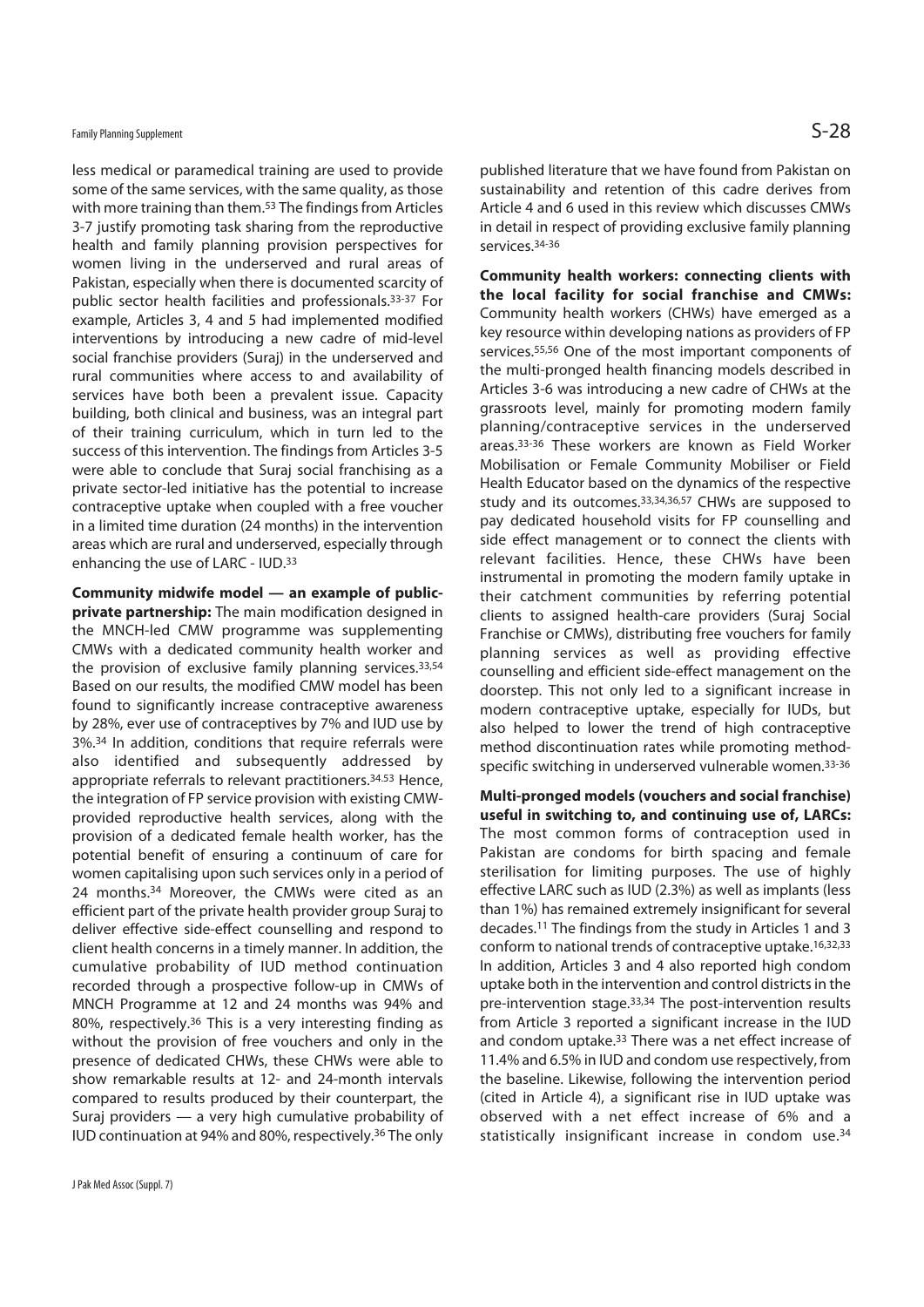Although the primary focus of both interventions in Articles 3 and 4 was promoting LARC in the form of IUD services through free vouchers, the evidence suggests that condoms are also preferred in Pakistan over IUDs, even when free vouchers for IUD services are provided.33,34 In combination with very slow-rising contraceptive uptake, high discontinuation rates are a matter of concern for FP programme managers in Pakistan.11,16,32 Nationally, contraceptive discontinuation rates in Pakistan stand at 37% within the first 12 months of use.11 Reported major reasons for discontinuation were side effects or health concerns (10%), followed by the desire to become pregnant (9%) and method failure (6%).11 The highest discontinuation rates based on method use was recorded for short-term methods such as injectable, followed by pill and condoms - 61%, 56% and 38%, respectively.11 Out of the total method discontinuations, 80% did not switch to another method of contraception. The same national survey also recorded an overall discontinuation rate of 26% for the LARC for the IUD, within 12 months of use due to any reason. Out of these, 67% of women who had their IUDs removed did not switch to another method. Likewise, 75% and 73% of the respective injection and pill discontinuers did not switch to another method.11 The findings from the two private sector-led models (using outreach services and social franchising coupled with community health workers and free vouchers) described in Articles 6 and 7 reported the IUD discontinuation rate of 18.8% and 19.4% in the post-intervention period, respectively at 12 months, which is significantly lower than the national trend of 26%.11,36,37 Of the women who discontinued IUD use, almost 57% of them did not switch to another method, which is significantly lower than the national trend. Nearly half of them cited the desire to become pregnant as a reason for not switching to another method.11,36,37

**Expanding outreach services to underserved communities:** Another initiative in Pakistan that has been noted for its success in improving contraceptive uptake is the mobile outreach programme established by MSS.37 Through the mobile outreach programme, access and coverage for Pakistani women living in hard-to-reach areas was improved. Women within the vicinity of an existing public health facility repurposed as the mobile outreach facility are provided with access to quality contraceptives, largely by female health workers. When there are no facilities, the mobile outreach programme establishes a tent or van through which they can distribute their products and services.37

## **Conclusion**

From the critical review of the above-stated seven (7) studies, we could conclude that there is a need to increase the availability of affordable and good quality FP method near the residence of married women in Pakistan. It also indicates the need to raise awareness about the various methods of contraception and change the mentality and educational status of men as they are the key decision makers in FP. Educating both the partners are of prime importance in increasing the uptake of various contraceptives and FP methods. The two-pronged approach of the Suraj model that involves spreading awareness by means of field workers and vouchers is a successful and effective method of FP. The Suraj and CMW models are useful in raising awareness about FP methods, current contraceptives, and long-term modern methods (IUD). To summarise, multi-pronged health financing models exclusive to FP not only increase the uptake of modern FP services in underserved areas but also facilitate the long-term continuity of modern FP methods, as well as promoting method-specific switching behaviour. Such models using social franchising have a tangible effect on modern family planning uptake within communities. This in turn has a broader impact on the health of community members because of increased contraceptive use and reduced total fertility. Government programmes have so far not had the desired impact on enhancing contraceptive uptake. Such models should be considered for adoption into government programmes and further use in future for establishing public-private partnerships in the provision of modern family planning/contraceptive services at the community levels. Engaging private sector would have a significant impact on improving family lives and empowering vulnerable women in Pakistan. Carefully planned initiatives, if taken to scale, can help to support governmental policies in meeting national health targets as we move beyond 2015 MDGs to SDGs and catering to the needs of women in family planning, but subsequently decreasing the burden of morbidity and mortality resulting from unplanned and untimely pregnancies.

### **Recommendations**

The barriers to FP services in Pakistan are in place on a variety of levels. Users, family, community, health system, related sectors and the state are all instrumental in facilitating access to and availability of FP services.<sup>58</sup> Despite this, public sector FP services have largely failed to fulfil the needs of Pakistani women, particularly those living in rural areas.<sup>59</sup> To adequately address the needs of Pakistan in relation to FP services, experts have suggested a multi-pronged and multi-sectoral approach to the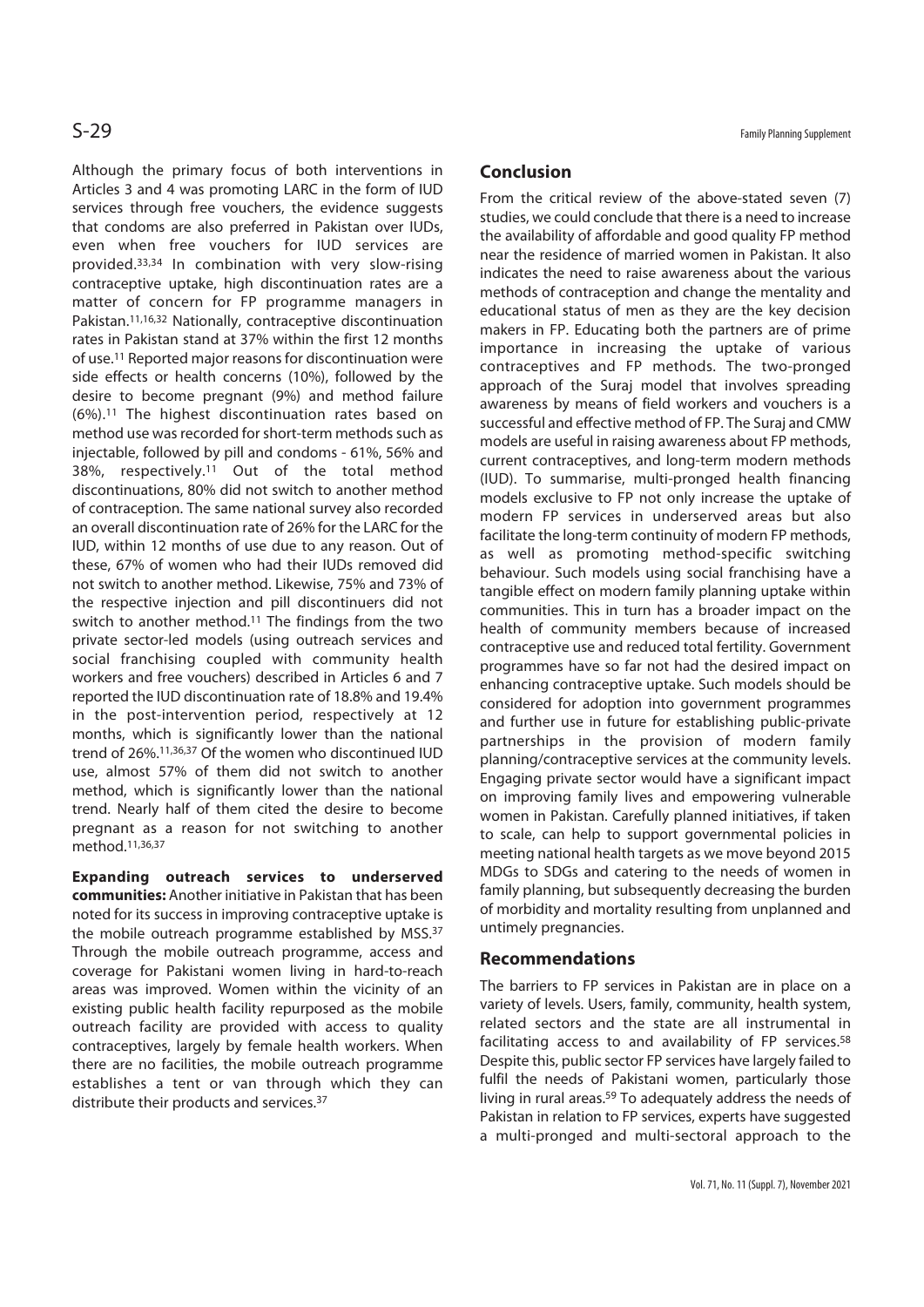## Family Planning Supplement  $\mathsf{S}\text{-30}$

institutionalisation of FP services throughout the entirety of the health sector, i.e., both public and private sectors. All elements of the health sector must be incorporated into a comprehensive effort to expand upon access to and quality of FP services in Pakistan.58 Improvements in access to services would entail a rise in the promotion of and access to contraceptives. This in turn would assist Pakistan in maintaining a positive balance between its population and the resources.60,61 It has been noted that investment in childbirth and delivery can save the lives of women and new-born and reduce stillbirths and disabilities by up to four times.62,63 Key health systems interventions that address these determinants and reduce inequities in access, improve quality of care, strengthen accountability, and promote adoption of innovations that improve performance are the need of the hour.<sup>64</sup>

Some of the key recommendations for policymakers is to strengthening health system to improve responsiveness to population needs consider improving MNCH-led community midwives training on counselling and provide them with a dedicated community health worker whether through establishing a new cadre of community health workers or by re-strengthening the linkages between MNCH and lady health worker programmes. Also, to encourage the private sector to ensure coverage where government does not have the footprint, hence, policymakers may consider focussing on enhancing outreach services and ensuring the continuity of commodities with public sector/donor support to increase access to modern family planning/contraceptive services to reduce the large unmet need. In addition, improve existing health facilities by reinvesting in the capacity building of service providers, retention of providers, increasing quality — with minimal resources, may be through a public-private partnership. Another important recommendation is to use innovation to drive impact for family planning programmes for example to promote use of IUDs as these are under-used in Pakistan by using multi-pronged health financing mechanisms as evident in this critical review; promote task sharing as a workable model especially for mid-level providers, to expand access to contraceptive services and to develop a policy framework encompassing collaboration between public sector and private sector stakeholders for provision of free FP services to targeted groups. Lastly, there is strong need for better accountability in the flow and use of funds through establish monitoring and evaluation systems to maintain standards of practice, ensuring quality and transparency provided through FP services and to frequently use data-driven decision-making, governmental advocacy encouraging health financing initiatives which is essential to further quantify the value

of such initiatives for example, universal health coverage may serve as a bridge towards any social health insurance initiative especially with private health providers in areas where public sector is not available.

### **Limitations**

The presented research studies are not without limitations. The work is mainly done in Sindh and Punjab provinces with a small component in KPK Province. There is an absence of FP planning work done in Balochistan Province. Hence, caution must be taken when generalising the findings for the purpose of reproductibility in Pakistan.

### **Disclaimer:** None.

**Conflicts of Interest:** None.

### **Funding Disclosure:** None.

### **References**

- 1. Sully EA, Biddlecom A, Darroch JE, Riley T, Ashford LS, Lince-Deroche N, et al. Adding It Up: Investing in Sexual and Reproductive Health 2019. New York, USA: Guttmacher Institute; 2020.
- 2. Endriyas M, Belachew T, Megerssa B. Missed opportunities in family planning: process evaluation of family planning program in Omo Nada district, Oromia region, Ethiopia. Contracept Reprod Med 2018;3:e14. doi: 10.1186/s40834-018-0068-7.
- 3. Mandiwa C, Namondwe B, Makwinja A, Zamawe C. Factors associated with contraceptive use among young women in Malawi: analysis of the 2015-16 Malawi demographic and health survey data. Contracept Reprod Med 2018;3:12. doi: 10.1186/s40834-018-0065-x.
- 4. Cleland J, Conde-Agudelo A, Peterson H, Ross J, Tsui A. Contraception and health. Lancet 2012;380:149-56. doi: 10.1016/S0140-6736(12)60609-6.
- 5. Ali AA, Okud A. Factors affecting unmet need for family planning in Eastern Sudan. BMC Public Health 2013;13:102. doi: 10.1186/1471-2458-13-102.
- 6. Gold RB. Family planning and health care reform: the benefits and challenges of prioritizing prevention. Guttmacher Policy Review 2009;12:19-24.
- 7. Pakistan Bureau of Statistics, Government of Pakistan. Demographic Indicators – 1998 Census. [Online] 1998 [Cited 2017 January 02]. Available from URL: https://www.pbs.gov.pk/sites/default/files//tables/DEMOGRAPHI C%20INDICATORS%20-%201998%20CENSUS.pdf
- 8. Population Reference Bureau. 2016 world population data sheet with a special focus on human needs and sustainable resources. [Online] 2016 [Cited 2018 September 26]. Available from URL: https://assets.prb.org/pdf16/prb-wpds2016-web-2016.pdf
- 9. Jalal S, Inam-ul-Haq. Revisiting the three different tiers of the health system of Pakistan and their implications for the achievement of MDGs by Pakistan. J Pak Med Assoc 2014;64:195- 200.
- 10. Wazir MA, Goujon A. Assessing the 2017 census of Pakistan using demographic analysis: A sub-national perspective. [Online] 2019 [Cited 2017 January 02]. Available from URL: https://www.econstor.eu/bitstream/10419/207062/1/166701341 6.pdf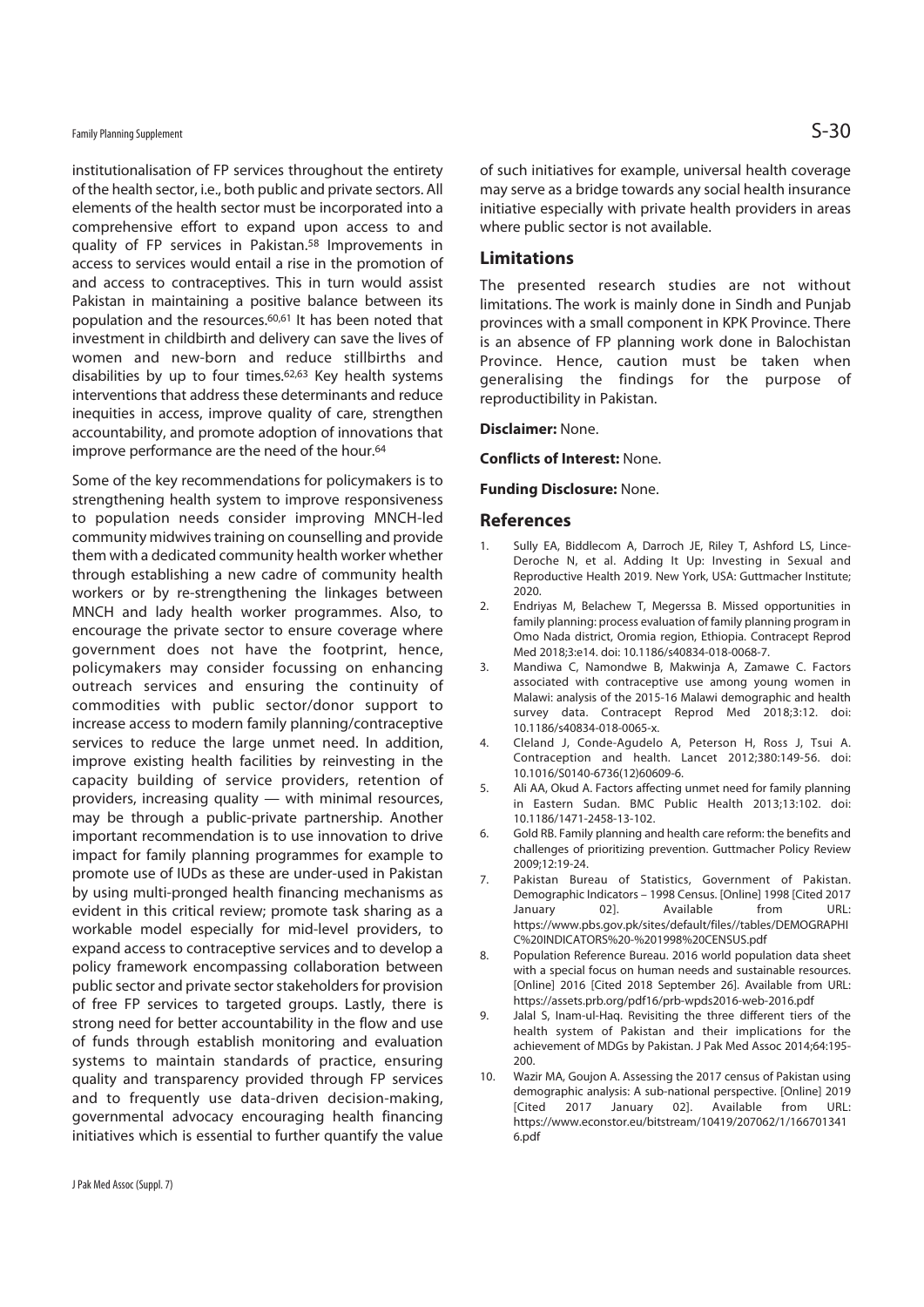- 11. National Institute of Population Studies (NIPS) Pakistan and ICF. Pakistan Demographic and Health Survey 2017-18. Islamabad, Pakistan, and Rockville, Maryland, USA: NIPS and ICF; 2019.
- 12. Ministry of Planning, Development and Reform Pakistan, United Nations Development Programme, Oxford Poverty and Human Development Initiative. Multidimensional Poverty in Pakistan. [Online] 2016 [Cited 2018 September 26]. Available from URL: http://www.pk.undp.org/content/dam/pakistan/docs/MPI/Multi dimensional%20Poverty%20in%20Pakistan.pdf
- 13. The World Bank Group. DataBank: Health nutrition and population statistics. [Online] [Cited 2018 September 26]. Available from URL: http://databank.worldbank.org/data/reports.aspx?source=health -nutrition-and-population-statistics&Type=TABLE&preview=on#.
- 14. National Institute of Population Studies (NIPS) Pakistan and ICF. Pakistan Demographic and Health Survey 2012-13. Islamabad, Pakistan, and Calverton, Maryland, USA: NIPS and ICF; 2013.
- 15. Casterline JB, Sathar ZA, ul Haque M. Obstacles to contraceptive use in Pakistan: a study in Punjab. Stud Fam Plann 2001;32:95-110. doi: 10.1111/j.1728-4465.2001.00095.x.
- 16. Azmat SK, Ali M, Ishaque M, Mustafa G, Hameed W, Khan OF, et al. Assessing predictors of contraceptive use and demand for family planning services in underserved areas of Punjab province in Pakistan: results of a cross-sectional baseline survey. Reprod Health 2015;12:25. doi: 10.1186/s12978-015-0016-9.
- 17. Azmat SK. Mobilizing male opinion leaders' support for family planning to improve maternal health: a theory-based qualitative study from Pakistan. J Multidiscip Healthc 2011;4:421-31. doi: 10.2147/JMDH.S24341.
- 18. World Health Organization. Maternal mortality in 1990-2015, India. [Online] [Cited 2018 September 28]. Available from URL: http://www.who.int/gho/maternal\_health/countries/ind.pdf.
- 19. World Health Organization. Maternal mortality in 1990-2015, Pakistan. [Online] [Cited 2018 September 28]. Available from URL: http://www.who.int/gho/maternal\_health/countries/pak.pdf.
- 20. World Health Organization. Maternal mortality in 1990-2015, Afghanistan. [Online] [Cited 2018 September 28]. Available from U R L : http://www.who.int/gho/maternal\_health/countries/afg.pdf.
- 21. World Health Organization. Maternal mortality in 1990-2015, Iran. [Online] [Cited 2018 September 28]. Available from URL: http://www.who.int/gho/maternal\_health/countries/irn.pdf.
- 22. World Health Organization. Maternal mortality in 1990-2015, China. [Online] [Cited 2018 September 28]. Available from URL: http://www.who.int/gho/maternal\_health/countries/chn.pdf.
- 23. Martinez J, Pearson M, England R, Donoghue M, Lucas H, Khan MS, et al. Third-Party Evaluation of the PPHI in Pakistan: Findings, Conclusions and Recommendations. Islamabad, Pakistan: Technical Resource Facility; 2010.
- 24. Nishtar S, Boerma T, Amjad S, Alam AY, Khalid F, ul Haq I, et al. Pakistan's health system: performance and prospects after the 18th Constitutional Amendment. Lancet 2013;381:2193-206. doi: 10.1016/S0140-6736(13)60019-7.
- 25. Ahmed J, Shaikh BT. An all time low budget for healthcare in Pakistan. J Coll Physicians Surg Pak 2008;18:388-91.
- 26. Nishtar S, Bhutta ZA, Jafar TH, Ghaffar A, Akhtar T, Bengali K, et al. Health reform in Pakistan: a call to action. Lancet 2013;381:2291- 7. doi: 10.1016/S0140-6736(13)60813-2.
- 27. World Health Organization. Analysis of the private health sector in countries of the eastern Mediterranean: Exploring unfamiliar territory. Cairo, Egypt: WHO Regional Office; 2014.
- 28. National Institute of Population Studies (NIPS) Pakistan. Pakistan Demographic and Health Survey 1990/1991. Islamabad, Pakistan and Columbia, Maryland, USA: NIPS and IRD/Macro International Inc; 1992.
- 29. National Institute of Population Studies (NIPS) Pakistan. Pakistan Demographic and Health Survey 2006-07. Islamabad, Pakistan and Columbia, Maryland, USA: NIPS and IRD/Macro International Inc; 2008.
- 30. Sathar Z, Singh S, Rashida G, Shah Z, Niazi R. Induced abortions and unintended pregnancies in pakistan. Stud Fam Plann 2014;45:471-91. doi: 10.1111/j.1728-4465.2014.00004.x.
- 31. Sathar ZA, Singh S, Fikree FF. Estimating the incidence of abortion in Pakistan. Stud Fam Plann 2007;38:11-22. doi: 10.1111/j.1728- 4465.2007.00112.x.
- 32. Hameed W, Azmat SK, Ali M, Sheikh MI, Abbas G, Temmerman M, et al. Women's empowerment and contraceptive use: the role of independent versus couples' decision-making, from a lower middle income country perspective. PLoS One 2014;9:e104633. doi: 10.1371/journal.pone.0104633.
- 33. Azmat SK, Shaikh BT, Hameed W, Mustafa G, Hussain W, Asghar J, et al. Impact of social franchising on contraceptive use when complemented by vouchers: a quasi-experimental study in rural Pakistan. PLoS One 2013;8:e74260. doi: 10.1371/journal.pone.0074260.
- 34. Azmat SK, Hameed W, Hamza HB, Mustafa G, Ishaque M, Abbas G, et al. Engaging with community-based public and private midlevel providers for promoting the use of modern contraceptive methods in rural Pakistan: results from two innovative birth spacing interventions. Reprod Health 2016;13:25. doi: 10.1186/s12978-016-0145-9.
- 35. Azmat SK, Shaikh BT, Hameed W, Bilgrami M, Mustafa G, Ali M, et al. Rates of IUCD discontinuation and its associated factors among the clients of a social franchising network in Pakistan. BMC Womens Health 2012;12:8. doi: 10.1186/1472-6874-12-8.
- 36. Hameed W, Azmat SK, Ishaque M, Hussain W, Munroe E, Mustafa G, et al. Continuation rates and reasons for discontinuation of intra-uterine device in three provinces of Pakistan: results of a 24 month prospective client follow-up. Health Res Policy Syst 2015;13(Suppl 1):s53. doi: 10.1186/s12961-015-0040-9.
- 37. Azmat SK, Hameed W, Mustafa G, Hussain W, Ahmed A, Bilgrami M. IUD discontinuation rates, switching behavior, and user satisfaction: findings from a retrospective analysis of a mobile outreach service program in Pakistan. Int J Womens Health 2013;5:19-27. doi: 10.2147/IJWH.S36785.
- 38. Eichler R, Wright J, Bellows B, Cole M, Boydell V, Hardee K. Strategic purchasing to support voluntarism, informed choice, quality and accountability in family planning: Lessons from results-based financing. Rockville, Maryland: Health Finance & Governance Project, Abt Associates Inc; 2018.
- 39. Gorter AC, Ir P, Meessen B. Evidence review, results-based financing of maternal and newborn health care in low- and lowermiddle-income countries. [Online] 2013 [Cited 2016 November 13]. Available from URL: http://www.oecd.org/dac/peerreviews/Evidence-RBF-maternal-health.pdf
- 40. Ngo TD, Pernito VL. Discontinuation of IUDS Among Women Receiving Mobile Outreach Services in the Philippines, 2006– 2008. London, UK: Marie Stopes International, 2010. [Online] 2010 [Cited 2016 November 13]. Available from URL: http://www.mariestopes.org/sites/default/files/philippines\_iud\_ discontinuation\_web.pdf
- 41. Coutinho LM, Scazufca M, Menezes PR. Methods for estimating prevalence ratios in cross-sectional studies. Rev Saude Publica 2008;42:992-8.
- 42. Frant H. High-Powered and Low-Powered Incentives in the Public Sector. J Public Adm Res Theory 1996;6:365–81. Doi: 10.1093/oxfordjournals.jpart.a024317
- 43. Baig M, Ali SA, Mubeen K, Lakhani A. Induced abortions in Pakistan: an afflicting challenge needing addressal. Br J Midwifery 2021;29:94-8. Doi: 10.12968/bjom.2021.29.2.94